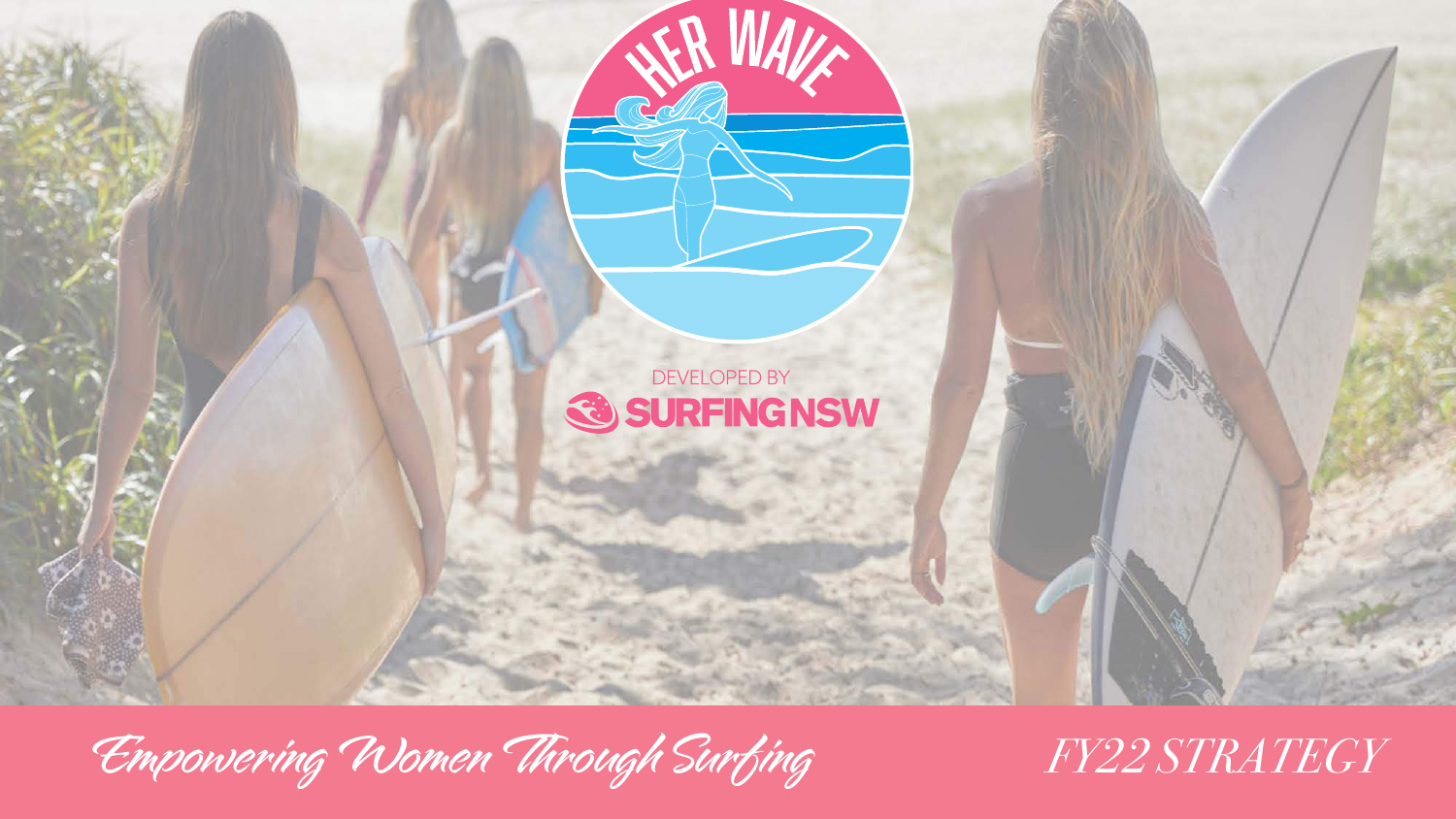*Surfing influences culture, promotes wellness, connection and creativity. It can create and cultivate community, is highly aspirational and has a massive growing appeal in NSW, Australia and the world.* 





*The Her Wave strategy is committed to support gender equity in the sport, make surfing more inclusive, accessible and enjoyable for all.*

Empowering Women Through Surfing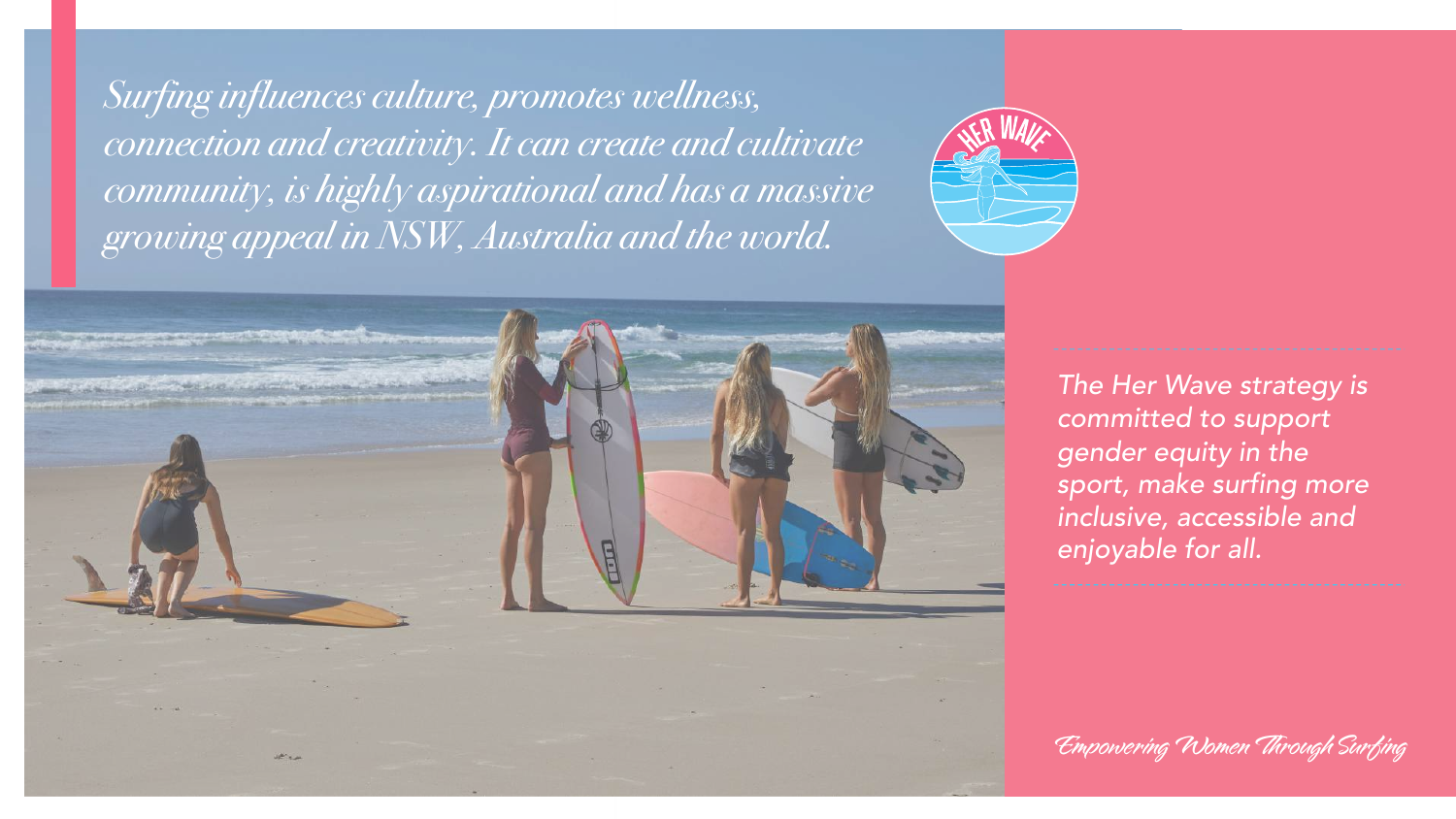

# **MISSION**

*Her Wave works to build a more joyful and inclusive womens surf culture in NSW.*

**Her Wave was created by Surfing NSW to:**

- Increase access through different pathways for women of all ages and abilities across NSW to surfing sports;
- Connect community and create experiences for women;
- Provide pathways for female surfing development and engagement opportunities;
- Develop and empower women as leaders of the sport and surfing lifestyle in and out of the water; and
- Celebrate success by acknowledging the successful women in the sport.

Empowering Women Through Surfing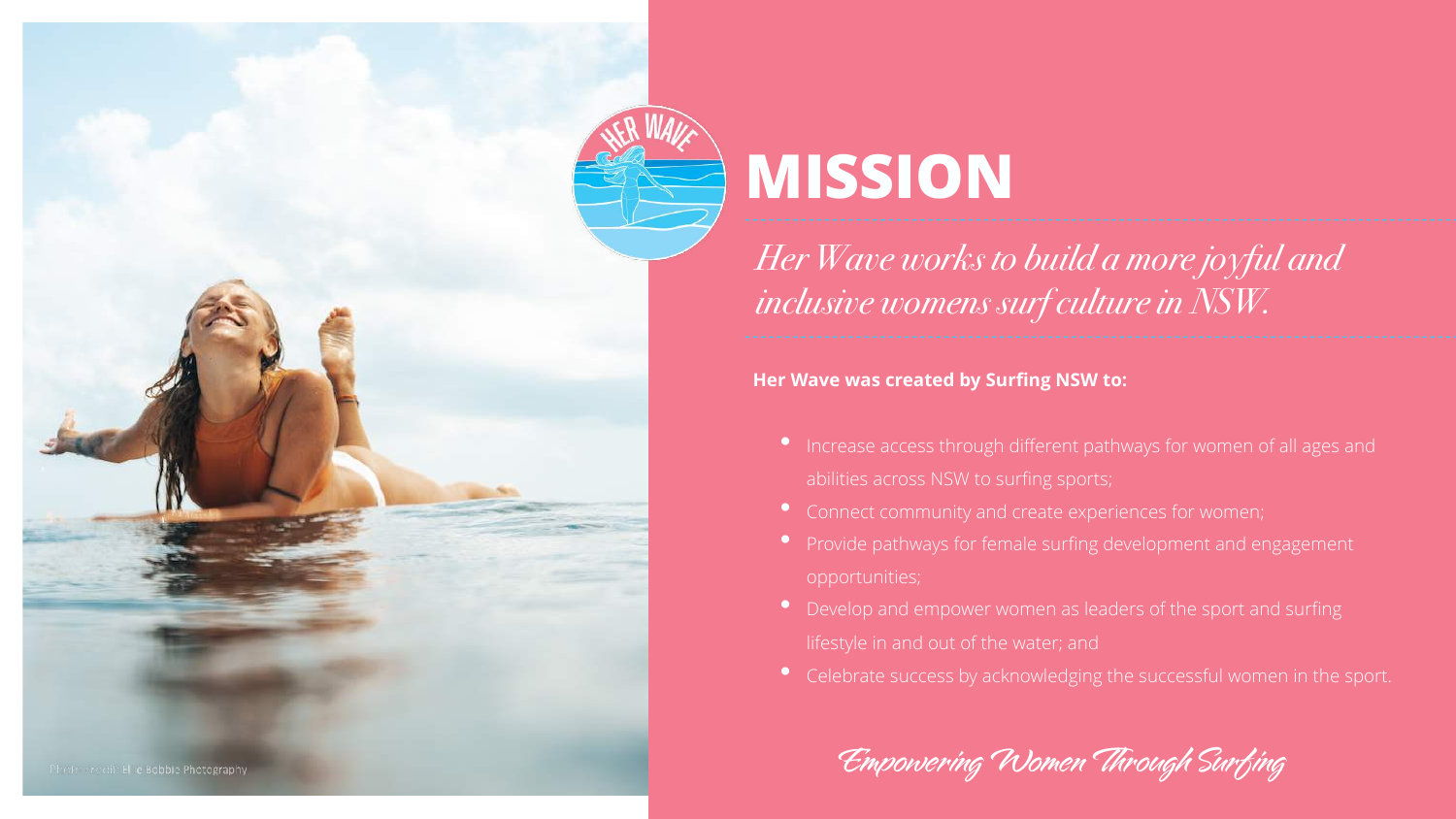## **STRATEGICAPPROACH**

Her Wave's strategic approach is to ensure that current momentum drives sustainable change in sporting culture within our communities.

*The overarching objective of Her Wave is to remove the barriers that women and girls of all ages and abilities face when participating in surfing.* 

Her Wave have developed programs and initiatives that fall into five focus areas. We will work collaboratively with our networks, communities, partnerships and role models to sustainably grow, nurture and encourage females in all these areas.

Empowering Women Through Surfing



Photo credit: Ellie Bobbie Photograph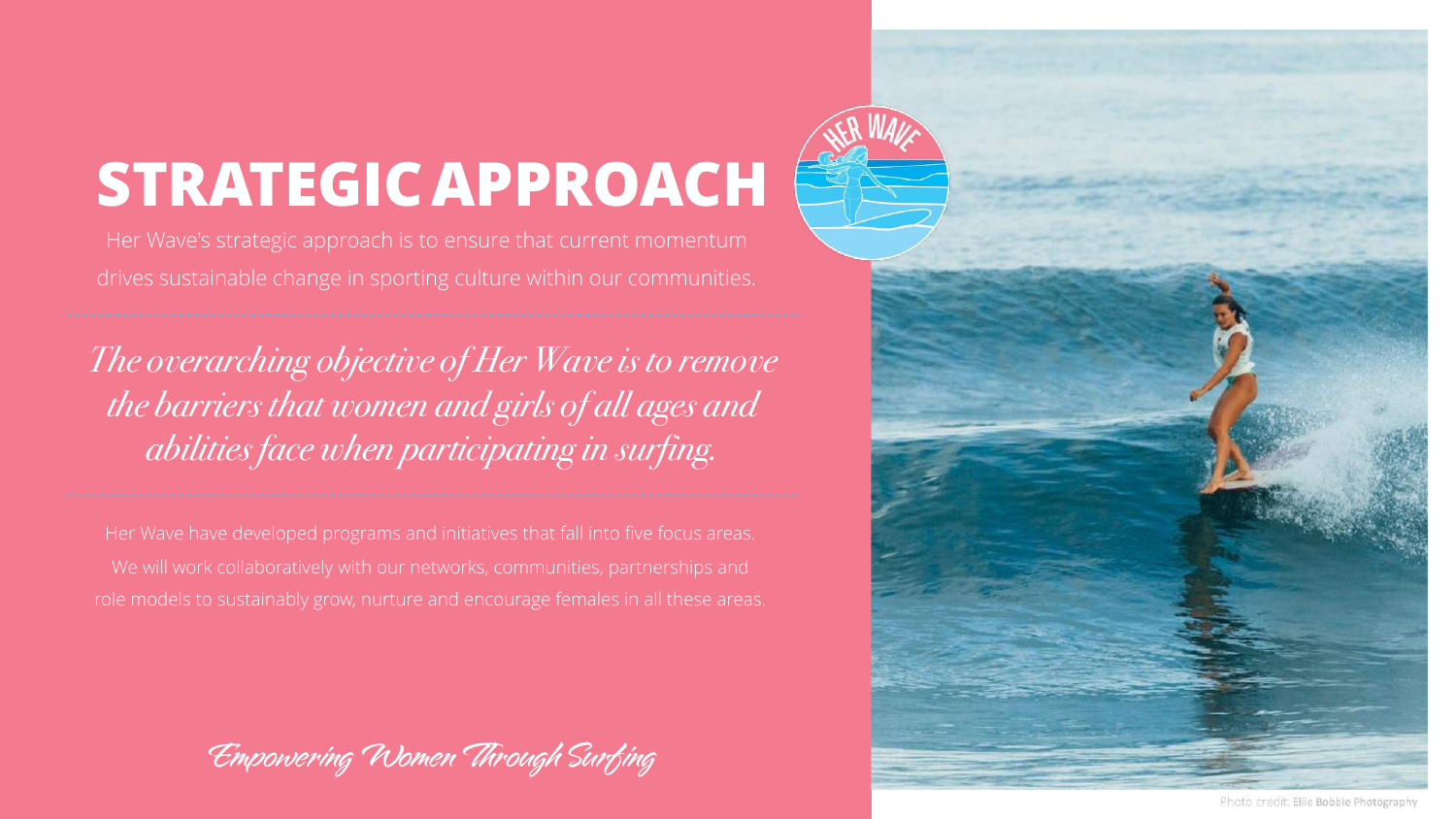









Empowering Women through Surling

**FIVE FOCUS AREAS**

*Her Wave has a series of tiers designed to achieve our mission. 5*

Empowering Women Through Surfing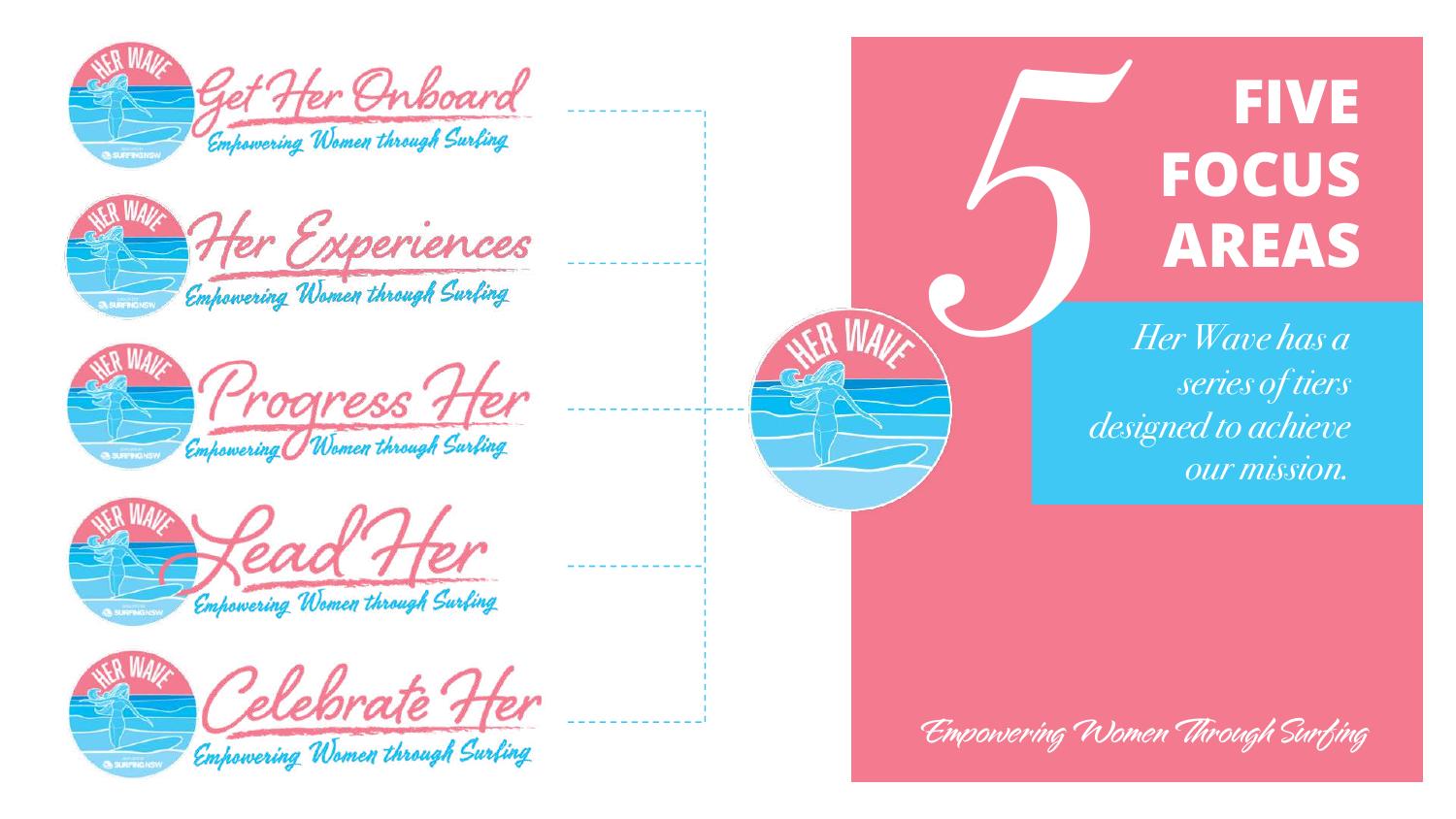## **HER WAVE TIERS**

*An inclusive womens surf culture in NSW across the board.*











#### **Target Market:** Beginner surfers

#### **Objective:**

Inspire new females by providing access to learnto-surf experiences. The aim is to break down physical, perceptual or cultural barriers to participation.

### **Target Market:** Beginner and recreational surfers

#### **Objective:**

Create surf inspired experiences that connect females with established groups to encourage participation and create lifelong friendships.

**Target Market:** All recreational, competitive and aspiring female surfers

#### **Objective:**

Support progression programs, activities and events targeted at all levels of surfing to achieve individual goals.

### **Target Market:** All recreational, competitive and aspiring female surfers

#### **Objective:**

Inspire, educate and empower females by providing clear pathways and development opportunities.

#### **Target Market:**

All competitive, recreational and aspiring female surfers

#### **Objective:**

Showcase and celebrate achievements of surfers past and present to inspire more women to participate in the sport.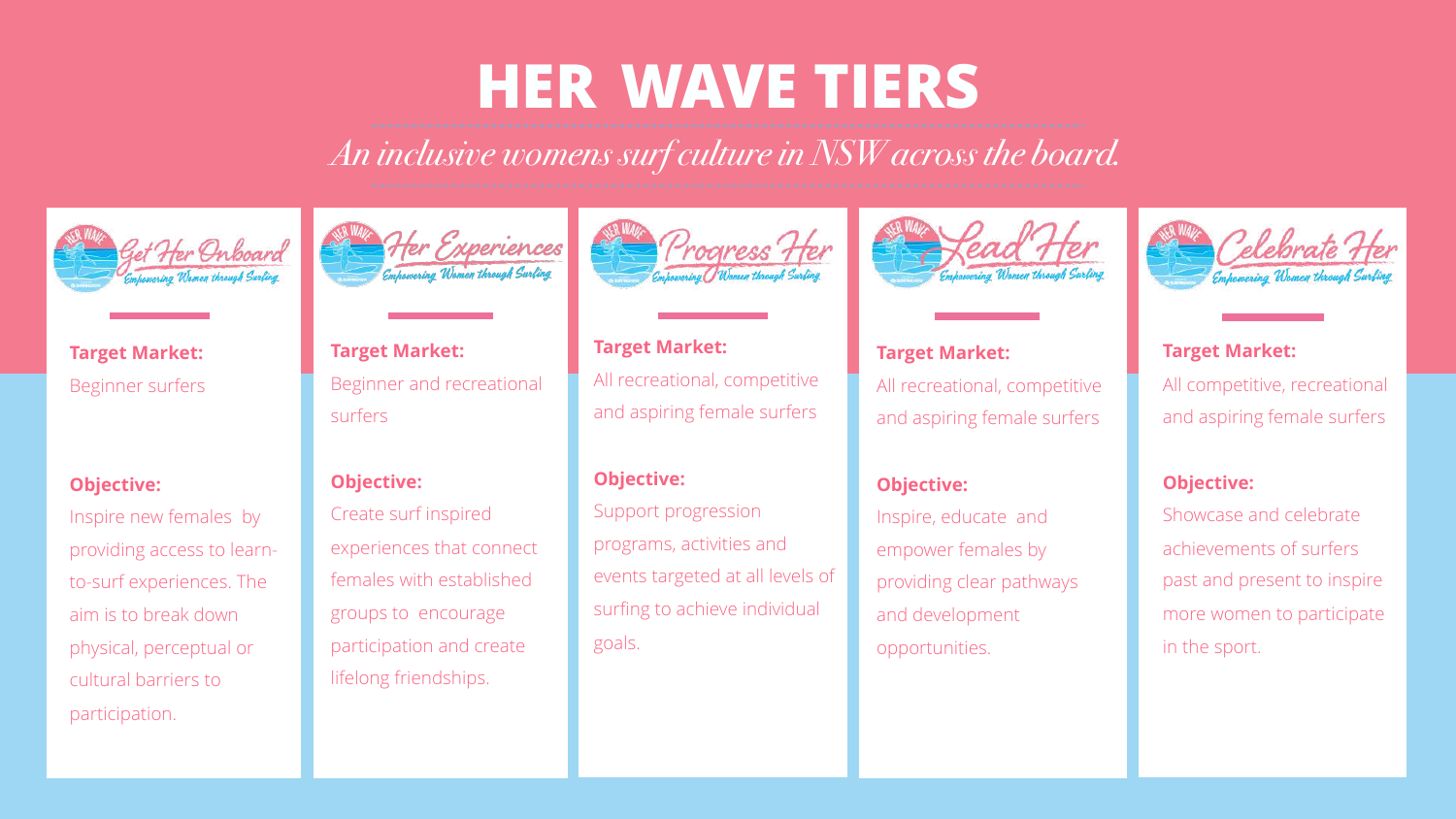

**SURFINGNSW** 

*Our Female Leaders*



### **Claire Ellem**



Empowering Women Through Surfing